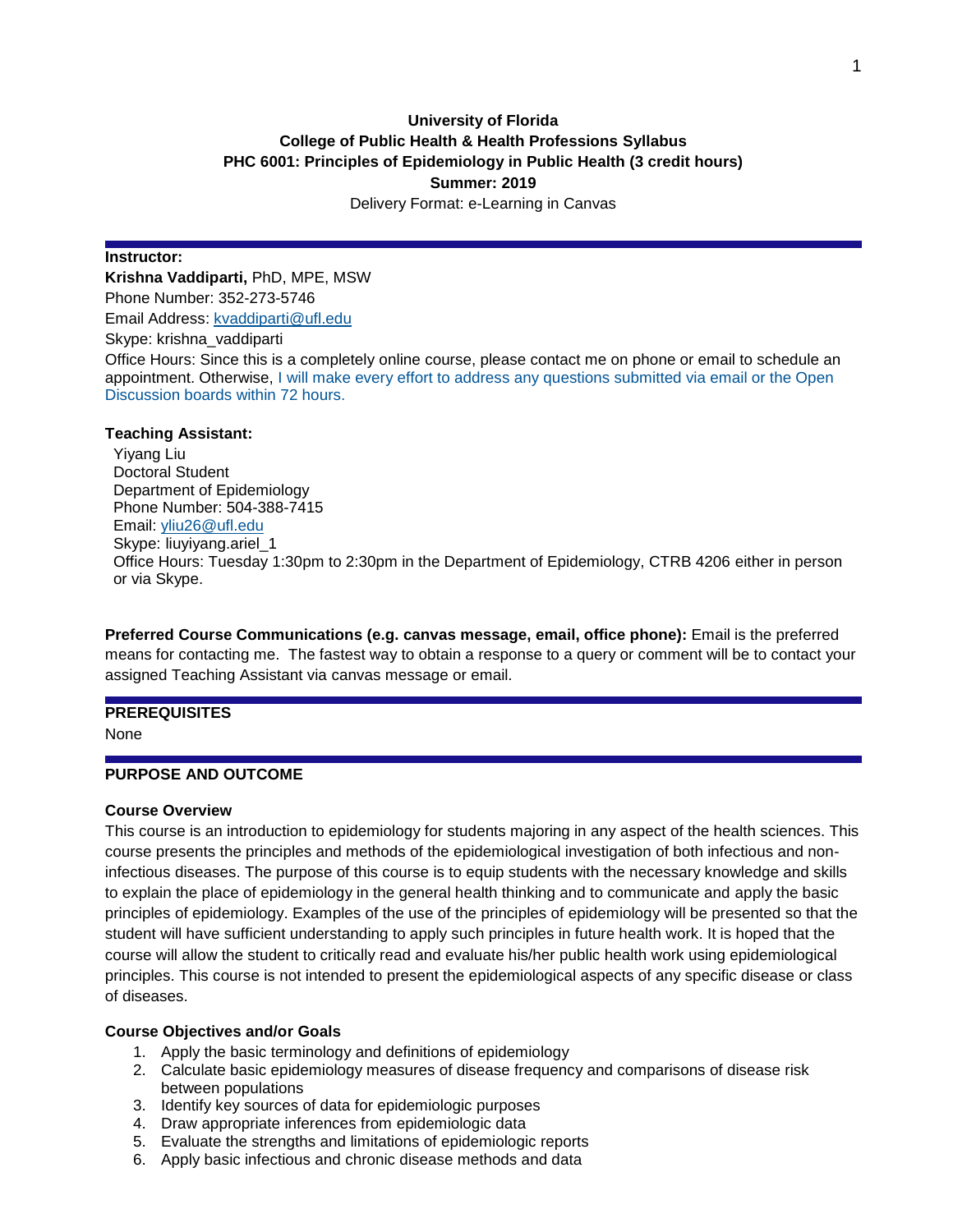- 7. Identify the principles and limitations of public health screening programs
- 8. Describe a public health problem in terms of magnitude, person, time, and place
- 9. Explain the importance of epidemiology for informing scientific, ethical, economic, and political discussion of health issues
- 10. Identify basic ethical and legal principles pertaining to the collection, maintenance, use, and dissemination of epidemiologic data
- 11. Communicate epidemiologic information to lay and professional audiences

### **Instructional Methods**

- 1. Lectures: are for general orientation. Students are responsible for all the material presented in the course and assigned readings.
- 2. Readings and Resources. In addition to the required text, supplementary readings and resources will be posted in the course as and when required. The reading list may be supplemented during the course.
- 3. Assessments: A variety of assessments will be used in this course, including but not limited to discussions, assignments and exams.

### **What is expected of you?**

You are expected to actively engage in the course throughout the semester. Your participation fosters a rich course experience for you and your peers that facilitates overall mastery of the course objectives.

# **DESCRIPTION OF COURSE CONTENT**

#### **Topical Outline/Course Schedule**

| Week           | <b>Dates</b>  | Topic(s)                                                                                   | <b>Assigned Reading</b>                                                                                         | <b>Homework</b>                                                                                                                                         |
|----------------|---------------|--------------------------------------------------------------------------------------------|-----------------------------------------------------------------------------------------------------------------|---------------------------------------------------------------------------------------------------------------------------------------------------------|
| 1              | $5/13 - 5/19$ | • Syllabus and<br>Course Intro<br>• Introduction to<br>Epidemiology                        | • Course syllabus (on<br>Canvas site)<br>• Ashengrau and Seage,<br>Chapter 1, pages 1-32                        | • Complete the Canvas and<br><b>Syllabus Quizzes</b><br>• Post a short introduction to<br>yourself on the Introduce<br><b>Yourself Discussion Board</b> |
| $\overline{2}$ | $5/20 - 5/26$ | • Measures of<br><b>Disease</b><br>Frequency<br>Comparing<br><b>Disease</b><br>Frequencies | • Ashengrau and Seage,<br>Chapter 2, pages 33-57<br>• Ashengrau and Seage,<br>Chapter 3, pages 59-76            | • Week 2 Exercise 1 - due $5/28$ <sup>*</sup><br>by 11:59PM<br>• Week 2 Discussion Board 1 -<br>due 5/28* by 11:59PM<br>• *Due to holiday on 5/27       |
| 3              | $5/27 - 6/2$  | • Sources of Public<br><b>Health Data</b><br>• Descriptive<br>Epidemiology                 | • Ashengrau and Seage,<br>Chapter 4, pages 77-<br>100<br>• Ashengrau and Seage,<br>Chapter 5, pages 101-<br>142 | • Week 3 Exercise $2 -$ due 6/3by<br>11:59PM<br>• Week 3 Discussion Board 2 -<br>due 6/3 by 11:59PM                                                     |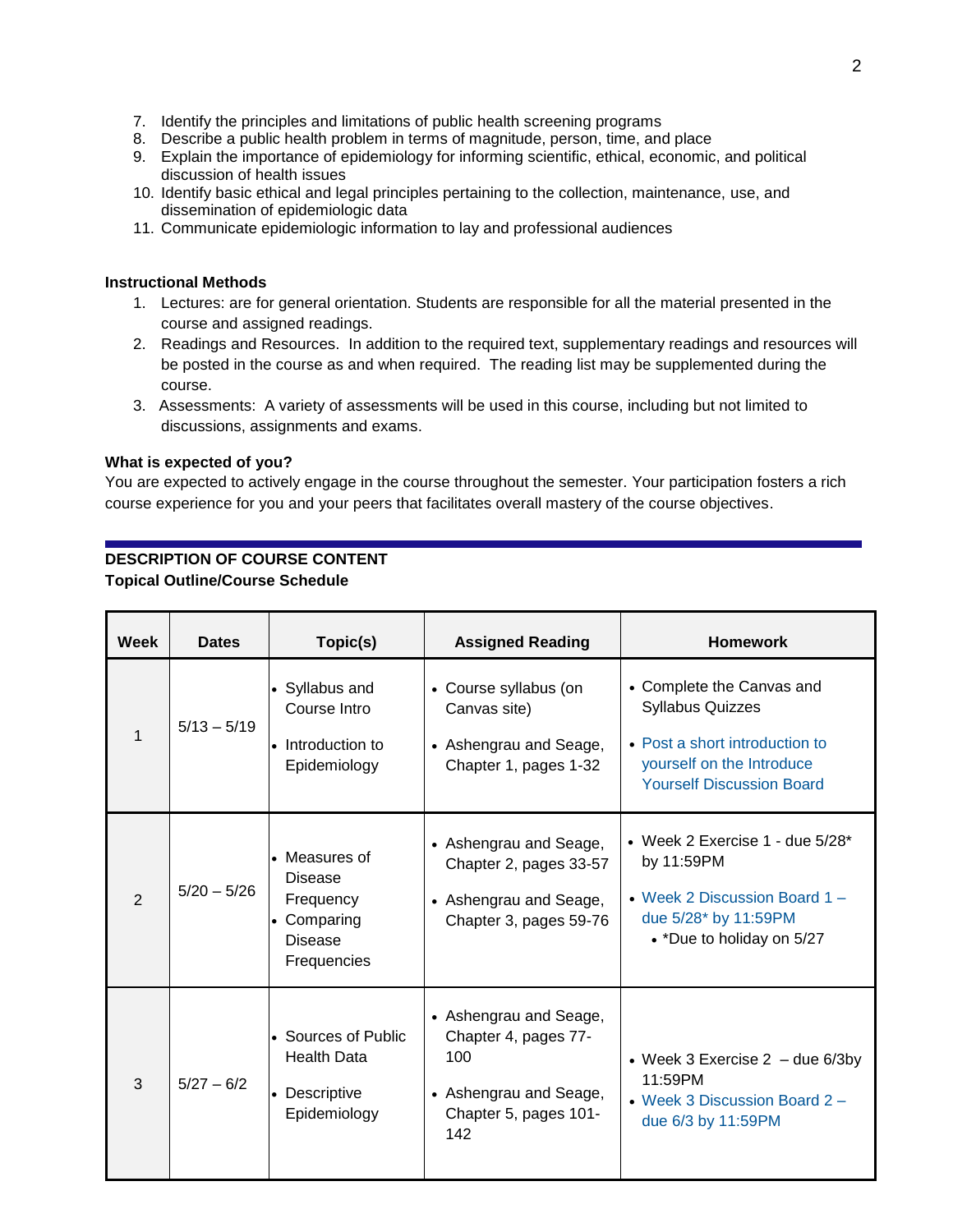| <b>Week</b>    | <b>Dates</b>  | Topic(s)                                                                                                                                        | <b>Assigned Reading</b>                                                                                            | <b>Homework</b>                                                                                            |  |  |  |  |  |  |  |
|----------------|---------------|-------------------------------------------------------------------------------------------------------------------------------------------------|--------------------------------------------------------------------------------------------------------------------|------------------------------------------------------------------------------------------------------------|--|--|--|--|--|--|--|
| 4              | $6/3 - 6/9$   | Exam 1 - Covers Chapters 1 through 5 (Open 6/7 through 6/10 via HonorLock)<br>No lectures, exercises or discussion boards this week             |                                                                                                                    |                                                                                                            |  |  |  |  |  |  |  |
| 5              | $6/10 - 6/16$ | • Overview of<br>Epidemiologic<br><b>Study Designs</b><br>• Experimental<br><b>Studies</b><br>• Randomized Trials                               | • Ashengrau and Seage,<br>Chapter 6, pages 143-<br>172<br>• Ashengrau and Seage,<br>Chapter 7, pages 173-<br>204   | • Week 5 Exercise $3 -$ due $6/17$<br>by 11:59PM<br>• Week 5 Discussion Board 3 -<br>due 6/17 by 11:59PM   |  |  |  |  |  |  |  |
| 6              | $6/17 - 6/23$ | • Cohort Studies                                                                                                                                | • Ashengrau and Seage,<br>Chapter 8, pages 205-<br>232                                                             | • Week 6 Exercise $4 -$ due 6/24<br>by 11:59PM<br>• Week 6 Discussion Board 4 -<br>due 6/24 by 11:59PM     |  |  |  |  |  |  |  |
| $\overline{7}$ | $6/24 - 6/30$ | Summer Break Vacation - No lectures, exercises, or discussion boards                                                                            |                                                                                                                    |                                                                                                            |  |  |  |  |  |  |  |
| 8              | $7/1 - 7/7$   | • Case Control<br><b>Studies</b>                                                                                                                | • Ashengrau and Seage,<br>Chapter 9, pages 233-<br>264                                                             | • Week 8 Exercise $5 -$ due 7/8 by<br>11:59PM<br>• Week 8 Discussion Board 5 -<br>due 7/8 by 11:59PM       |  |  |  |  |  |  |  |
| 9              | $7/8 - 7/14$  | • Bias<br>• Confounding                                                                                                                         | • Ashengrau and Seage,<br>Chapter 10, pages 265-<br>292<br>• Ashengrau and Seage,<br>Chapter 11, pages 293-<br>312 | • Week 9 Exercise $6 -$ due $7/15$<br>by 11:59PM<br>• Week 9 Discussion Board 6 -<br>due 7/15 by 11:59PM   |  |  |  |  |  |  |  |
| 10             | $7/15 - 7/21$ | Exam 2 - Covers Chapters 6 through 11 (Open 7/19 through 7/22 via<br><b>HonorLock)</b><br>No lectures, exercises or discussion boards this week |                                                                                                                    |                                                                                                            |  |  |  |  |  |  |  |
| 11             | $7/22 - 7/28$ | • Critical Review of<br>Epidemiologic<br><b>Studies</b><br>$\bullet$ The<br>Epidemiologic<br>Approach to<br>Causation                           | • Ashengrau and Seage,<br>Chapter 14, pages 363-<br>388<br>• Ashengrau and Seage,<br>Chapter 15, pages 389-<br>416 | • Week 11 Exercise $7 -$ due $7/29$<br>by 11:59PM<br>• Week 11 Discussion Board 7 -<br>due 7/29 by 11:59PM |  |  |  |  |  |  |  |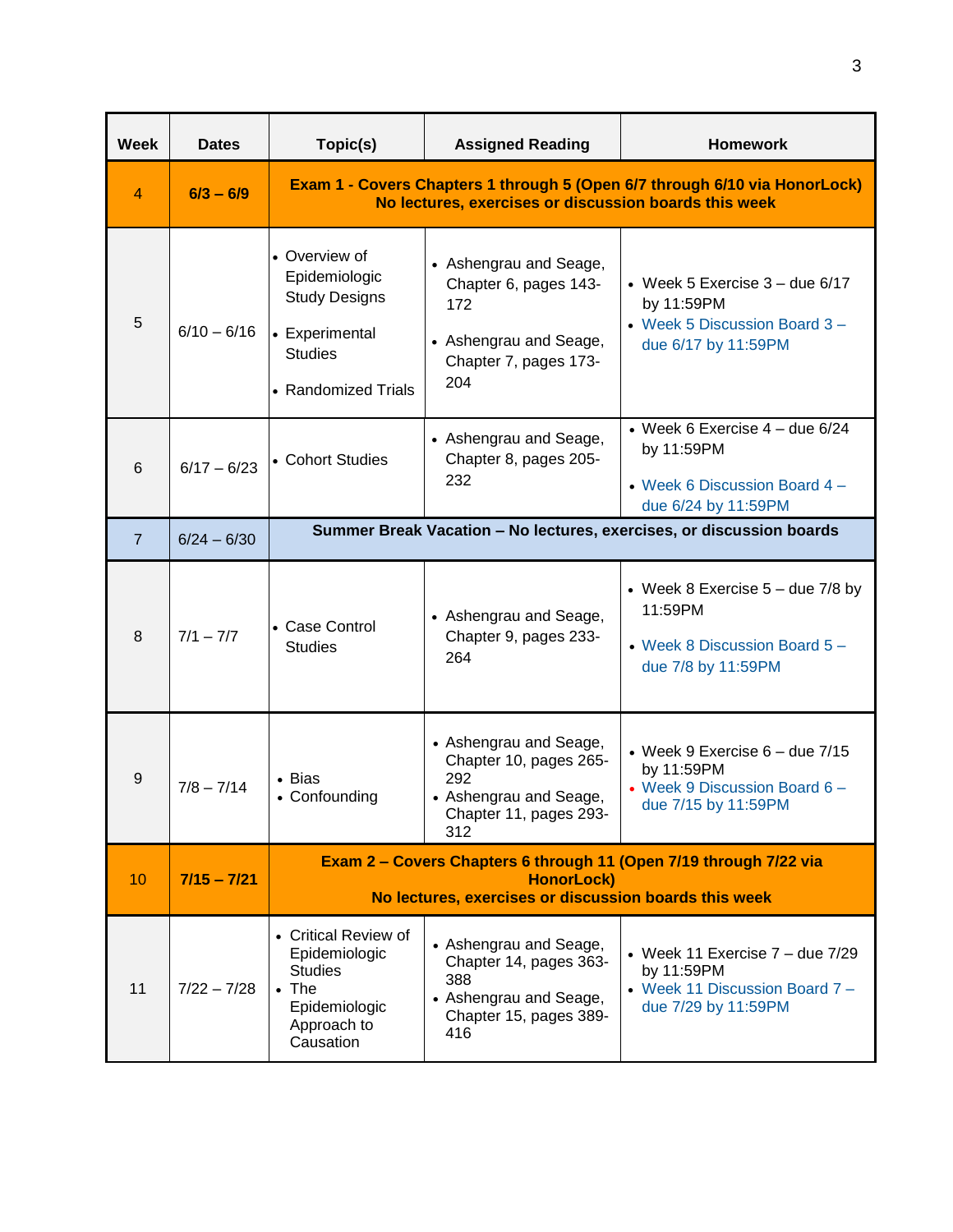| Week | <b>Dates</b> | Topic(s)                                                                                                                 | <b>Assigned Reading</b>                                                                                            | <b>Homework</b>                                                                                          |
|------|--------------|--------------------------------------------------------------------------------------------------------------------------|--------------------------------------------------------------------------------------------------------------------|----------------------------------------------------------------------------------------------------------|
| 12   | $7/29 - 8/4$ | • Screening in<br><b>Public Health</b><br>Practice<br>$\bullet$ Ethics in<br>Research<br>Involving Human<br>Participants | • Ashengrau and Seage,<br>Chapter 16, pages 417-<br>446<br>• Ashengrau and Seage,<br>Chapter 17, pages 447-<br>466 | • Week 12 Exercise $8 -$ due $8/5$<br>by 11:59PM<br>• Week 12 Discussion Board 8 -<br>due 8/5 by 11:59PM |
| 13   | $8/5 - 8/11$ |                                                                                                                          | No lectures, exercises or discussion boards this week                                                              | Exam 3 - Covers Chapters 14 through 17 (Open 8/6 through 8/9 via HonorLock)                              |

# **Course Materials and Technology**

*Required Text:* Essentials of Epidemiology, 3<sup>rd</sup> Edition by Ann Aschengrau, ScD, and George R. Seage III, DSc. Copyright 2014, ISBN: 978-1-284-02891-1.

**Completion of the assigned readings from this text is mandatory. Lecture presentations will highlight, review, and expand upon the most important aspects of the assigned reading materials. Students are still responsible for mastering any content from the assigned readings, exercises, or discussion boards that is NOT covered in a lecture presentation. Exams will cover all course content covered in assigned readings, exercises, discussion boards, and lecture presentations.**

*Additional Readings (Will articles or other resources be posted on e-Learning?)*

#### *Required Equipment*

Computer with high-speed internet access and use of a supported browser. Please refer to the student computing requirements listed on the [Online Student Resources](http://studentlife.online.mph.ufl.edu/e-learning/e-learning-in-canvas-technical-requirements/) page. This course is delivered entirely online using the University of Florida's [e-Learning in Canvas](http://elearning.ufl.edu/) Course Management System. To access this course, you will use your Gatorlink ID and password to login to the course (via Canvas).

#### **Technical Support**

For technical support for the materials posted in the course e-Learning site, activities, and assessments, please post in the appropriate discussion or contact:

Name: Truly Hardemon, MEd, Instructional Designer for Public Health Programs Phone Number: 352-273-5822 Email Address: [hardemont@ufl.edu](mailto:hardemont@ufl.edu)

For all other technical support for this class, please contact the UF Computing Help Desk at:

Phone Number: (352) 392-HELP (4357) Option 2 Email: [helpdesk@ufl.edu](mailto:helpdesk@ufl.edu) Webpage with Chat: [UF Computing Help Desk](http://helpdesk.ufl.edu/)

# **ACADEMIC REQUIREMENTS AND GRADING Assignments**

#### **One (1) Syllabus Quiz – 10 points; 2% of the course grade**

At the start of the course you need to pass a syllabus quiz with a score of 10 points out of 10. This quiz may be retaken multiple times until you score 10 points. This quiz is worth 2% of your grade. At any time during the semester, corrections and/or addendums may be applied to the course syllabus at the discretion of the instructor. Any corrections/addendums to the syllabus will be promptly communicated to students via email and published on the course website and will take effect from the time of communication onward.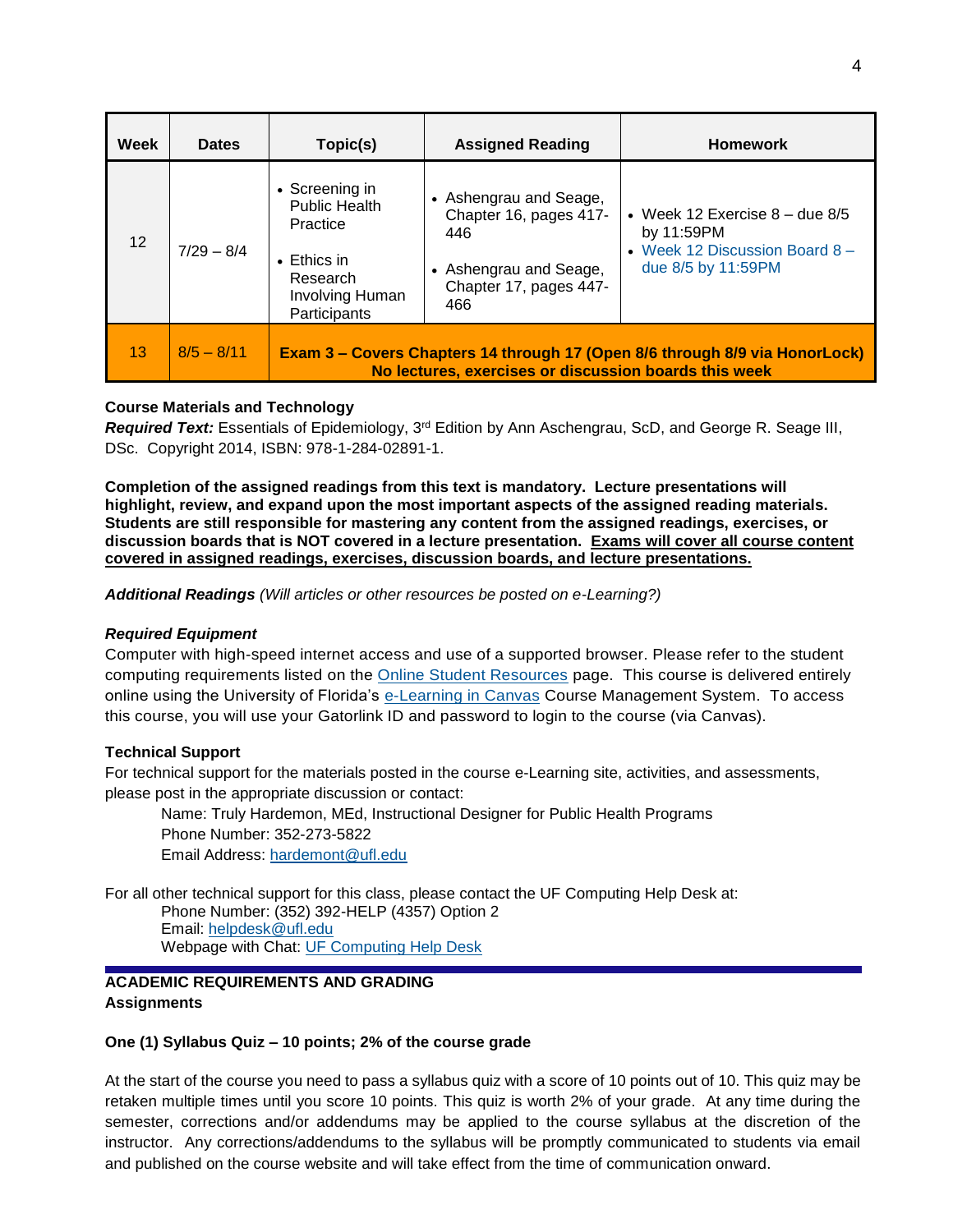# **One (1) Canvas Quiz – 10 points; 2% of the course grade**

At the start of the course you will view a video that will help you become familiar with the Canvas site for this course. You'll then take a quiz about the content of that video. You will need to pass that quiz with a score of 10 points out of 10. This quiz may be retaken multiple times until you score 10 points. This quiz is worth 2% of your grade.

### **Three (3) Exams – 100 points each (300 points total; 60% of the course grade)**

There will be three exams, each worth 20% of your grade. The format for these exams is 40 multiple choice questions, and each question is worth 2.5 points. You will have two hours to complete the exam. Exams are not cumulative. See the section on *Exam Proctoring Service* below and the HonorLock link on the Canvas site for more information on computer requirements and registering for exams.

# **Eight (8) Student exercises – 12.5 points each (100 points total; 20% of the course grade)**

There are 8 student exercises that will be completed as part of the course. Student exercises are not critically graded, but must be completed to earn 2.5% for each exercise. The instructor and TA's will determine whether an exercise has been completed sufficiently to earn credit. Students are welcome to work together on Exercises either through the Discussions section of the Canvas page or in-person, but your answers should be in your own words. Exercises are due on Mondays at 11:59 pm each week they are assigned. **No make-ups of missed Exercises will be permitted. Late submissions will not be graded.**

# **Eight (8) Discussion Board Topics – 10 points each (80 points total; 16% of the course grade)**

There are a total of 8 discussion boards available and you are expected to participate in all the 8 discussion boards. Discussion boards are *critically graded*, with each response worth up to 2% of your grade. To earn your 2% you must post your discussion board in the discussions section **AND** submit your discussion board through the assignments section. Discussion boards close for grading on Mondays at 11:59 pm each week. **No makeups of missed Discussion Boards will be permitted. Late postings will not be graded.**

#### **Note: Week 11 Exercise Requirement**

For week 11 Exercise, you are expected to review an epidemiological article as though you are an editor of a journal and give your recommendations and critique. The research article will be on a topic related to human health and will be assigned by the course instructor prior to review. Below is the format of review:

| <b>Review of Article</b> |                                                                                                                                                                                                                                                                                                   |  |  |  |  |  |  |
|--------------------------|---------------------------------------------------------------------------------------------------------------------------------------------------------------------------------------------------------------------------------------------------------------------------------------------------|--|--|--|--|--|--|
| <b>Article Title:</b>    |                                                                                                                                                                                                                                                                                                   |  |  |  |  |  |  |
| <b>Reviewer Name:</b>    |                                                                                                                                                                                                                                                                                                   |  |  |  |  |  |  |
| <b>Recommendation:</b>   | Accept as is:                                                                                                                                                                                                                                                                                     |  |  |  |  |  |  |
|                          | Accept with Minor Revision:                                                                                                                                                                                                                                                                       |  |  |  |  |  |  |
|                          | Accept with Major Revision;                                                                                                                                                                                                                                                                       |  |  |  |  |  |  |
|                          | Reject                                                                                                                                                                                                                                                                                            |  |  |  |  |  |  |
|                          | Review of Article (no longer than 1 page, single spaced): Beginning with Abstract and ending with<br>Discussion, critically evaluate the methods, results and discussion; list the limitations of the article not<br>addressed by the authors and your suggestions to overcome these limitations. |  |  |  |  |  |  |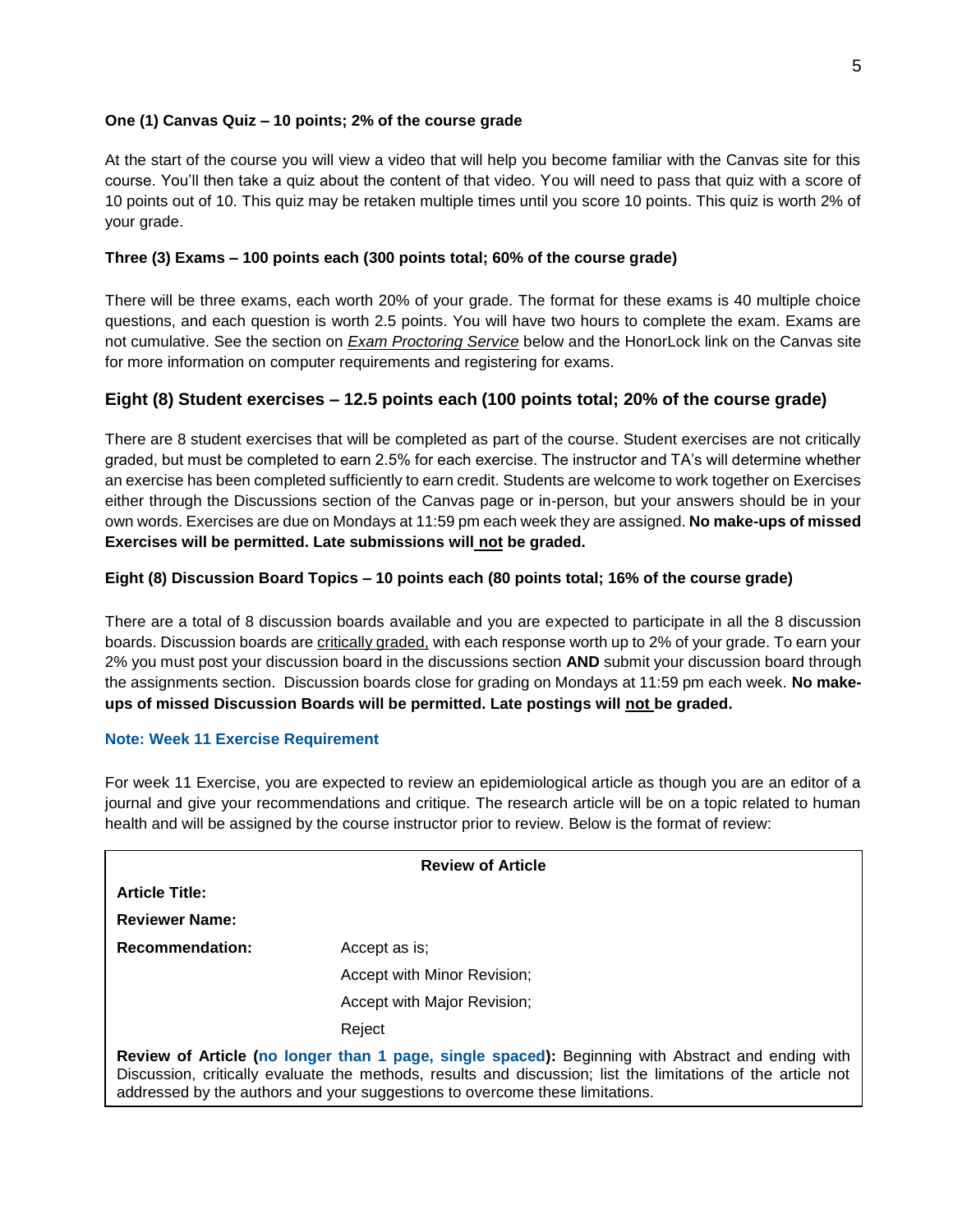# **About HonorLock and Exams**

# *HonorLock Proctoring Services*

We will be using HonorLock, a proctoring service for graded exams in this course. HonorLock ensures exam integrity and enables administration of remote online exams.

- The College of Public Health & Health Professions will pay your proctoring fees.
- No pre-scheduling is required. You can take your exam at any time during the window it is open in Canvas.
	- $\circ$  However, I caution you not to wait until the last minute, because you will run the extreme risk of having the exam close out automatically before you have had your full number of allowed minutes. The exam will close out at the time set in Canvas regardless of how many minutes you have left to take the exam, and you will not be able to finish.
- HonorLock will record and audit your entire exam session.
- All recorded exam sessions will be reviewed as part of your final grade.
- Instances of cheating or inappropriate behavior will be considered violations of the Student Honor Code and will result in disciplinary action.
- Students will need to have **Google Chrome**, a microphone and webcam in place during the test-taking period. An inexpensive webcam and microphone should work fine. Students will NOT be allowed to take a exam without a webcam.
- Students will need to have some administrative rights on the computer they are using for the exam to enable the proctoring service to function.
- It is recommended that students not use a wireless Internet connection for exams. Please consider wire connecting your wireless laptop to your modem for a more reliable Internet signal during the exam. Inexpensive modem cables are available in most electronic stores and online.

# *HonorLock Set-up*

HonorLock is a user-friendly system, but you must follow these guidelines to register and take your exams:

- 1. Review the following HonorLock Student Information to obtain an overview of HonorLock:
- [HonorLock Student Proctoring](https://honorlock.com/students)
- [HonorLock Student Guide](http://phhp-mph-studentlife-online.sites.medinfo.ufl.edu/wordpress/files/2019/01/Student_Guide.pdf)
- **[HonorLock Student Preparation Checklist](http://phhp-mph-studentlife-online.sites.medinfo.ufl.edu/wordpress/files/2019/01/StudentPreparationLinks.pdf)**

# *Taking Exams*

Again, no pre-scheduling is required. You can take your exam at any time during the window it is open in Canvas. However, as mentioned before, I caution you not to wait until the last minute, because you will run the extreme risk of having the exam close out automatically before you have had your full number of allowed minutes. The exam will close out at the time set in Canvas regardless of how many minutes you have left to take the exam, and you will not be able to finish.

- Please plan on extra time to complete your exam to accommodate connection time and any technical issues that arise.
- No human proctor will appear. You will take your exam with your camera recording the entire session.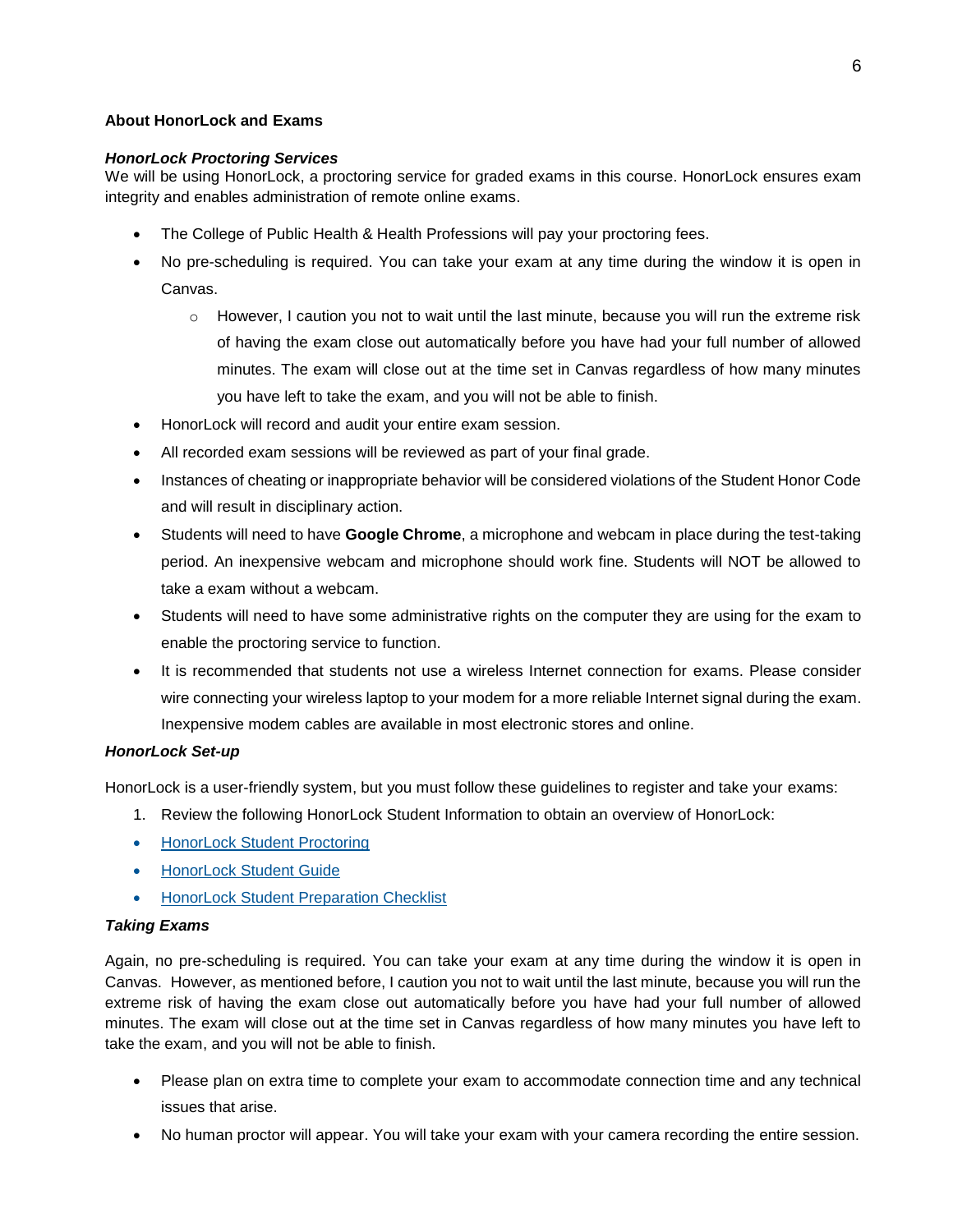Once you finish and submit your exam, you will log out, and the exam session will be audited at HonorLock.

**Keep the following in mind:**

- 1. You must use Google Chrome browser with HonorLock
- 2. When it is available open your exam in Canvas.
- 3. Click "Get Started" and "Install Extension".
- 4. Click "Add extension" and then "Take the Exam".
- 5. Click "Launch Proctoring" and "Allow" (HonorLock to use your camera).
- 6. Take the required photo by clicking "Take Photo" and click "Accept" if there is a clear image of you on screen. Otherwise "Redo".
- 7. Take the required photo of your picture ID.
- 8. "Begin the Room Scan" by clicking and then scan the room with your camera. Click "I'm done once complete.
- 9. Take the exam as normal.
- 10. Finish the exam, and HonorLock will automatically save and close as well.

#### *Exam Rules*

Check your syllabus for other rules related to quizzes and exams. Examples:

- Exams will be administered as described in the course schedule.
- Exams are closed book, closed notes unless otherwise documented.
- A blank sheet of paper as scrap paper and a non-programmable (ordinary) calculator are allowed during exam, but you will be required to use your camera to show both sides of paper or calculator.
- Exams may be taken at a student's home. Students must plan to take their exams in an environment where other people are not in the room during the exam.
	- o You are required to pan your camera around the room and your desk and clear it of anything not allowed in the exam.

#### *Support:*

Call HonorLock at 855-828-4004 for 24/7 support assistance. Then contact Ms. Truly Hardemon [hardemont@ufl.edu](mailto:hardemont@ufl.edu) and your instructor to let them know you had an issue.

| Requirement          | Due date           | Points or % of final grade |
|----------------------|--------------------|----------------------------|
| <b>Syllabus Quiz</b> | 05/18/2018         | 2%                         |
| Canvas Quiz          | 05/18/2018         | 2%                         |
| 3 Exams              | See schedule above | 60%                        |
| 8 Exercises          | See schedule above | <b>20%</b>                 |
| 8 Discussions        | See schedule above | 16%                        |

#### **Grading**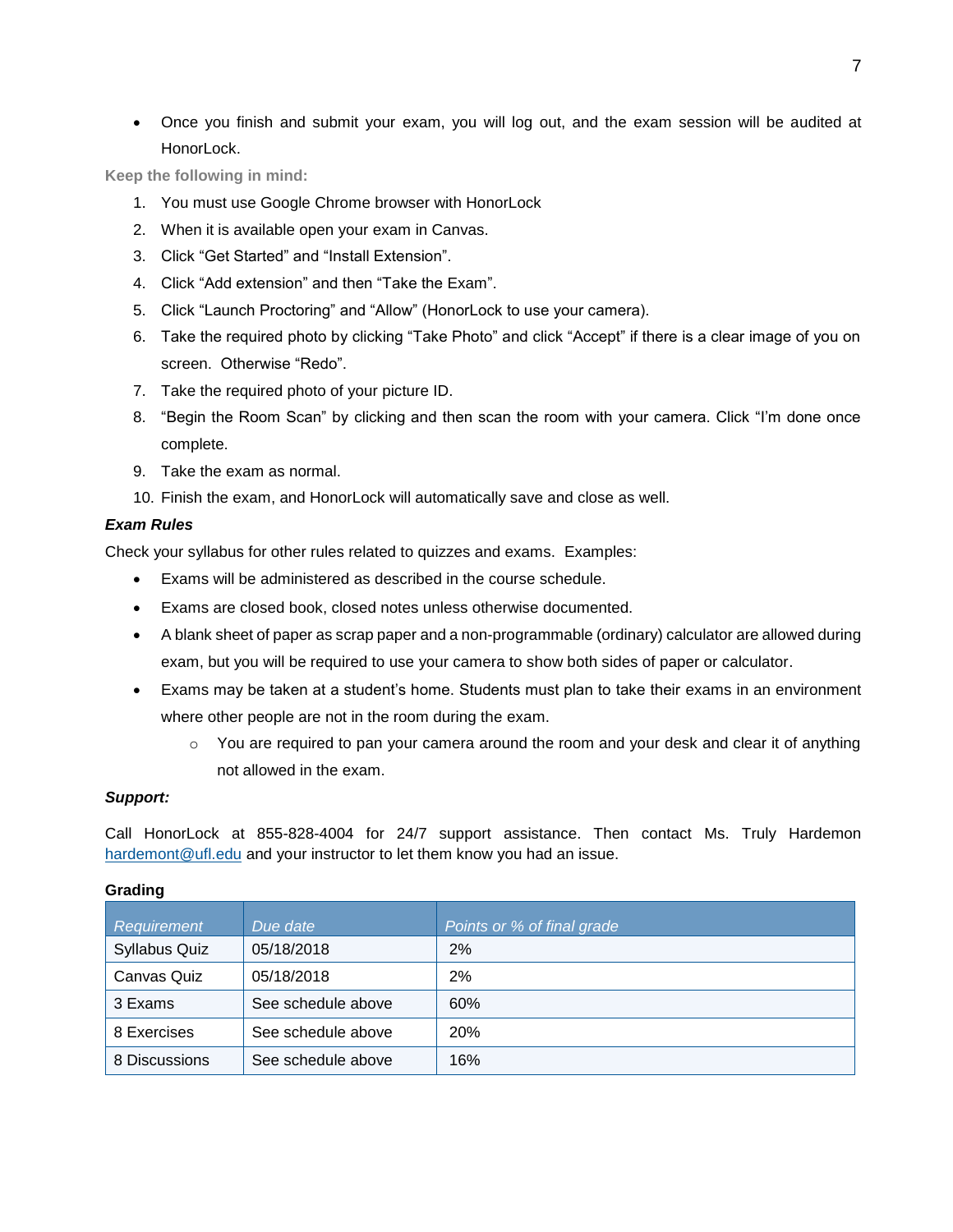| <b>Total Course Points</b><br>(out of 500) | <b>Percent of Course Points</b><br>(out of 100%) | <b>Letter Grade</b> | <b>Grade Point Equivalent</b> |
|--------------------------------------------|--------------------------------------------------|---------------------|-------------------------------|
| $465 - 500$                                | $93\% - 100\%$                                   | $\mathsf{A}$        | 4.00                          |
| $450 - 464$                                | $90\% - 92\%$                                    | A-                  | 3.67                          |
| $435 - 449$                                | 87% - 89%                                        | $B+$                | 3.33                          |
| $415 - 434$                                | 83% - 86%                                        | B                   | 3.00                          |
| $400 - 414$                                | $80\% - 82\%$                                    | <b>B-</b>           | 2.67                          |
| $385 - 399$                                | 77% - 79%                                        | $C+$                | 2.33                          |
| $365 - 384$                                | 73% - 76%                                        | $\mathsf{C}$        | 2.00                          |
| $350 - 364$                                | 70% - 72%                                        | $C -$               | 1.67                          |
| $335 - 349$                                | 67% - 69%                                        | $D+$                | 1.33                          |
| $315 - 334$                                | 63% - 66%                                        | D                   | 1.00                          |
| $300 - 314$                                | $60\% - 62\%$                                    | $D -$               | 0.67                          |
| Less than 300                              | Below 60%                                        | Е                   | 0.00                          |

**Point system used** *(i.e., how do course points translate into letter grades).*

Please be aware that a C- is not an acceptable grade for graduate students. In addition, a grade of C counts toward a graduate degree only if an equal number of credits in courses numbered 5000 or higher have been earned with an A.

#### **Letter grade to grade point conversions are fixed by UF and cannot be changed.**

| Letter          | A   | $A-$ | $\overline{B+}$ | $\lfloor B \rfloor$ | $B-$ | $C+1$ | C   | $ C-$ | $D+$ | D   | $\overline{D}$ | IEI | WF  |     | NG  | $\mathsf{S}\text{-}\mathsf{U}$ |
|-----------------|-----|------|-----------------|---------------------|------|-------|-----|-------|------|-----|----------------|-----|-----|-----|-----|--------------------------------|
| Grade           |     |      |                 |                     |      |       |     |       |      |     |                |     |     |     |     |                                |
| Grade<br>Points | 4.0 | 3.67 | 3.33            | 3.0                 | 2.67 | 2.33  | 2.0 | 1.67  | 1.33 | 1.0 | 0.67           | 0.0 | 0.0 | 0.0 | 0.0 | 0.0                            |

For greater detail on the meaning of letter grades and university policies related to them, see the Grading and [Grade Policies](https://catalog.ufl.edu/ugrad/current/regulations/info/grades.aspx) posted by the Registrar's Office.

#### **Exam Policy**

*In general, taking an exam after the official closing time will only be permitted under extenuating circumstances. Late exams will only be permitted at the discretion of the instructor (advanced notice in writing required and per applicable University of Florida policies). At his/her discretion and in consultation with HonorLock representatives, the UF Director of Public Health Professional Education Programs may permit an extension of an exam that has already begun.* 

**Syllabus and Canvas Quizzes:** No late quizzes permitted.

#### **Policy Related to Make up Exams or Other Work**

Student exercises and Discussion Boards Topics: Submission of student exercises after the due time/date is not permitted, except at the discretion of the instructor (advanced notice in writing is required and per applicable University of Florida policies). Discussion Board submission will not be considered complete until it is submitted through BOTH the Discussion Section AND the Assignment Section.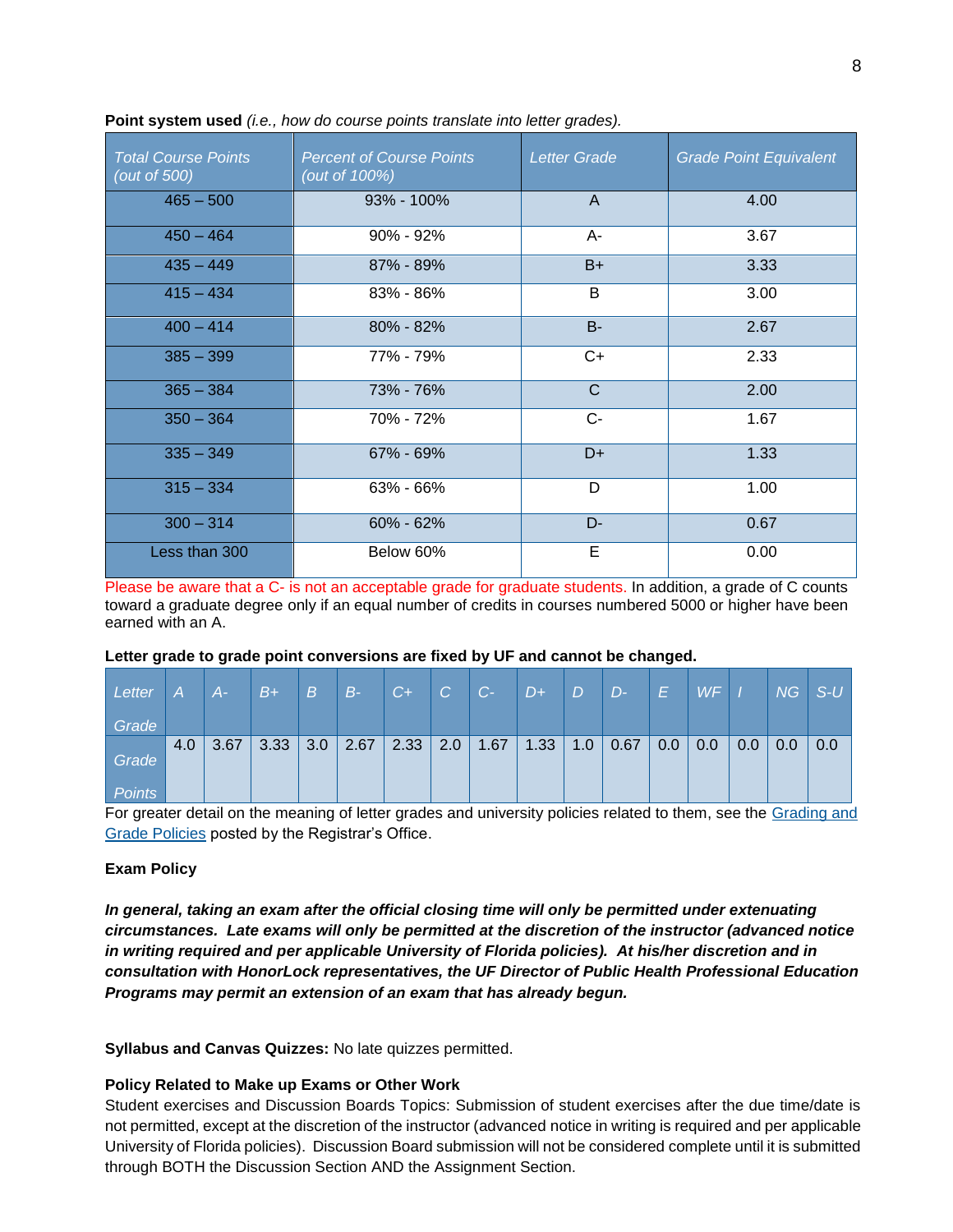### **Policy Related to Technical Issues**

Any requests for make-ups due to technical issues **must** be accompanied by the ticket number received from the UF Computing Help Desk created when the problem was reported to them. The ticket number will document the time and date of the problem. You **must** e-mail me and Truly Hardemon [\(hardemont@ufl.edu\)](mailto:hardemont@ufl.edu) within 24 hours of the technical difficulty if you wish to request a make-up.

#### **Policy Related to Required Class Attendance**

All faculty are bound by the UF policy for excused absences. For greater detail on excused absences, see the [Attendance Policies](https://catalog.ufl.edu/ugrad/current/regulations/info/attendance.aspx) posted by the Registrar's Office.

# **STUDENT EXPECTATIONS, ROLES, AND OPPORTUNITIES FOR INPUT**

# **Expectations Regarding Course Behavior**

# **Communication Guidelines**

### **Online Participation**

Professional and respectful behavior is expected of all students participating in this online course. Please be aware that all assignments and homework are due on the specified date and time. Late submissions are almost universally not accepted. High speed internet and a web cam are essential for this online course and ensuring internet connectivity and bandwidth is your responsibility. Late submissions and inability to participate in discussion boards or inability to take exams due to poor internet connectivity is not accepted. Therefore, please refrain from waiting until the due date to submit your assignments or taking exams as it will be difficult for us to accommodate your requests because of technical problems from your side.

# **Academic Integrity**

Students are expected to act in accordance with the University of Florida policy on academic integrity. As a student at the University of Florida, you have committed yourself to uphold the Honor Code, which includes the following pledge:

# *"We, the members of the University of Florida community, pledge to hold ourselves and our peers to the highest standards of honesty and integrity."*

You are expected to exhibit behavior consistent with this commitment to the UF academic community, and on all work submitted for credit at the University of Florida, the following pledge is either required or implied:

# *"On my honor, I have neither given nor received unauthorized aid in doing this assignment."*

It is your individual responsibility to know and comply with all university policies and procedures regarding academic integrity and the Student Honor Code. Violations of the Honor Code at the University of Florida will not be tolerated. Violations will be reported to the Dean of Students Office for consideration of disciplinary action. For additional information regarding Academic Integrity, please see [Student Conduct and Honor](https://sccr.dso.ufl.edu/)  [Codes](https://sccr.dso.ufl.edu/) information at the Dean of Students Office website or the [Academic Expectations](http://graduateschool.ufl.edu/admissions/orientation/academic-expectations/) information at the Graduate School website for additional details.

Please remember cheating, lying, misrepresentation, or plagiarism in any form is unacceptable and inexcusable behavior.

# **Online Faculty Course Evaluation Process**

Students are expected to provide feedback on the quality of instruction in this course by completing online [Faculty Course Evaluations.](https://evaluations.ufl.edu/) Evaluations are typically open during the last two or three weeks of the semester, but students will be given specific times when they are open. [Summary Results](https://evaluations.ufl.edu/results/) of these assessments are available to students.